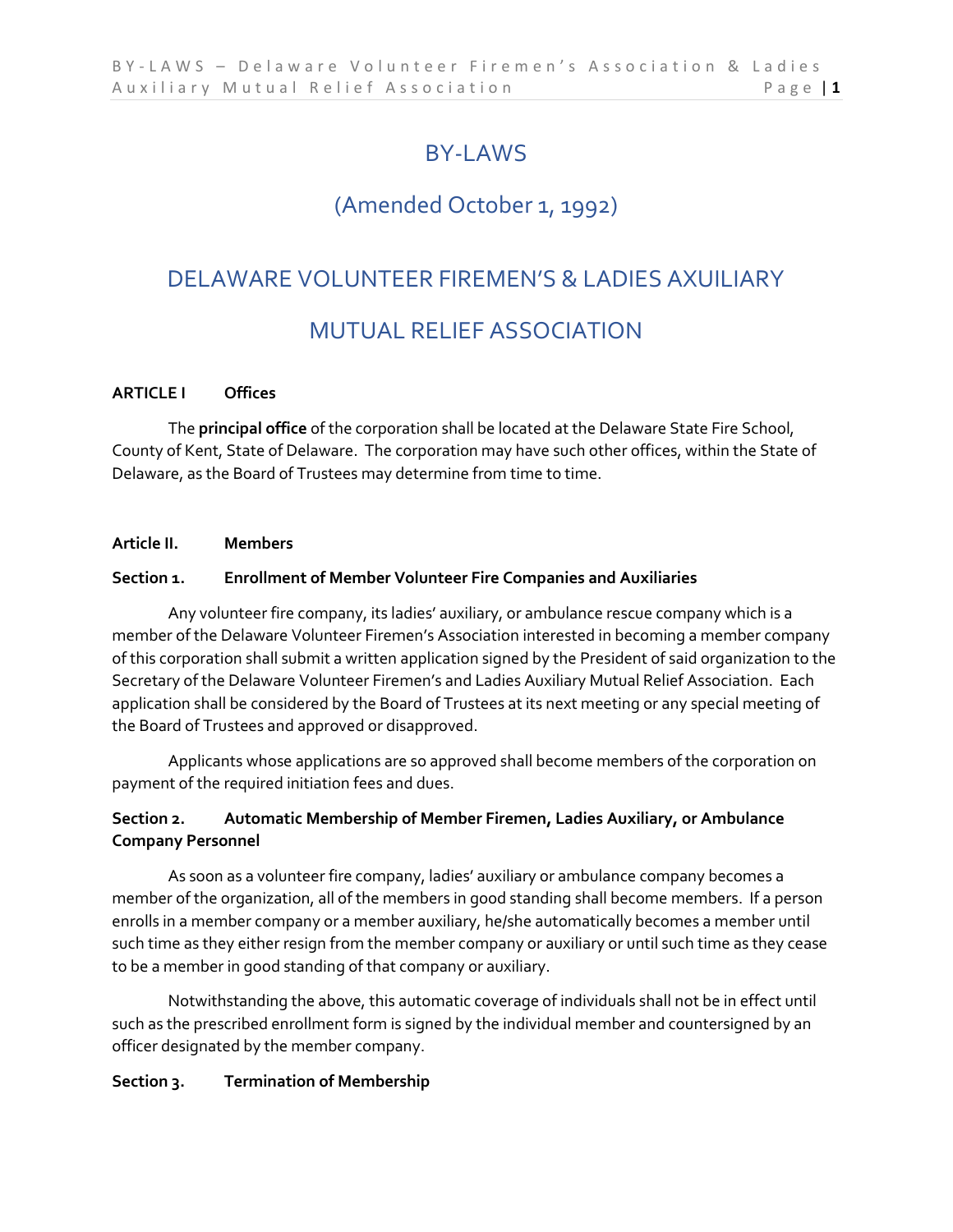The Board of Trustees, by affirmative vote of majority of all the members of the Board, may suspend or expel a member fire company or auxiliary for cause after an appropriate hearing, and by such vote, may terminate the membership of any member fire company or auxiliary who become ineligible for membership, or suspend or expel any member fire company or auxiliary who shall be in default in the payment of dues for the period fixed hereinafter.

## **Section 4. Resignations**

Any member fire company or auxiliary may resign by filing a written resignation with the Secretary, but such resignation shall not relieve the member fire company or auxiliary so resigning of the obligation to pay any dues, assessments, or other changes accrued and unpaid.

## **Section 5. Reinstatement**

On Written request signed by the current President of a former member fire company or former member auxiliary and filed with the Secretary, the Board of Trustees, by the affirmative vote of the majority of the members of the Board may reinstate such former member fire company or former member auxiliary to membership on such terms as the Board of Trustees may deem appropriate.

## **Section 6. Transfer of Membership**

Membership in the corporation is not transferable or assignable.

## **Article III Meeting of Members**

## **Section 1. Annual Meeting**

An annual meeting of the member firemen shall be held at the same time and place as the annual convention of the Delaware Volunteer Firemen's Association.

## **Article IV Trustees**

#### **Section 1. General Powers**

The affairs of the corporation shall be managed by its Board of Trustees. A Trustee must be a member of a Delaware Volunteer Fire Company, or Ladies Auxiliary which is a member in good standing of this mutual relief association.

## **Section 2. Regular Meetings**

A regular meeting of the Board of Trustees shall be held without any other notice than by this law on the first day and at the same place as the annual meeting of the member firemen. The Board of Trustees may provide, by resolution, the time and place for holding additional regular meetings without notice than such resolution. Additional regular quarterly meetings shall be held at the principal office of the corporation in the absence of any designation in the resolution.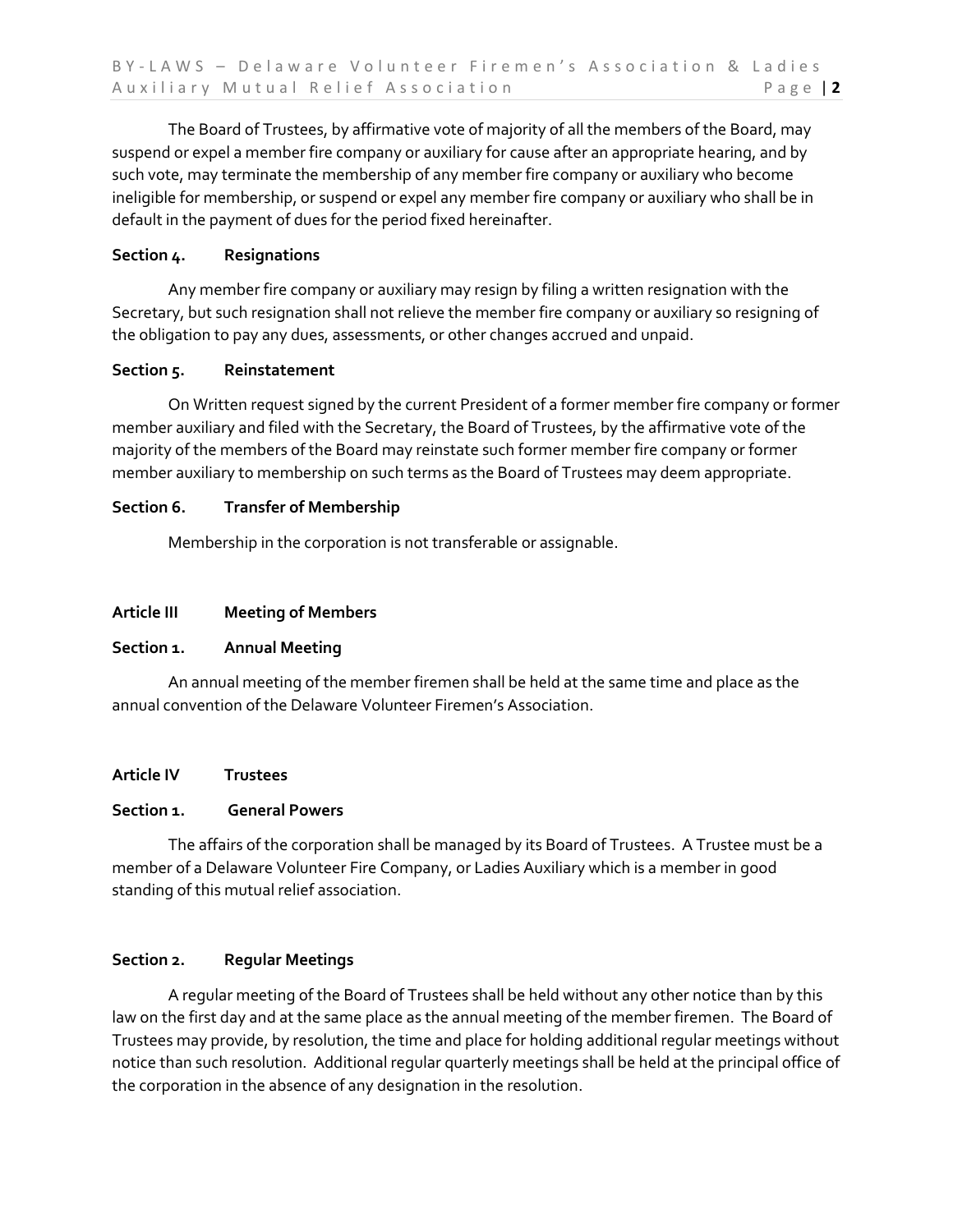#### **Section 3. Vacancies:**

Any vacancy occurring in the Board of Trustees and any Trustee's positions to be filled by reason of increase in the number of Trustees shall be filled by appointment by the then present President of the organization whose president appointed his predecessor. A Trustee appointed to fill a vacancy shall serve for the unexpired term of his predecessor in office.

## **ARTICLE V**

#### **Contracts, Checks, Deposits and Funds**

#### **Section 1. Contracts**

The Board of Trustees may authorize any officer or officers, agent or agents, of the corporation, in addition t the officers created under these laws, to enter into any contract or execute and deliver any instrument in the name of and on behalf of the corporation, and such authority may be general or may be confined to specific instances.

## **Section 2. Checks, Drafts, or Orders**

All checks, drafts, or orders for the payment of money, notes or other evidences of indebtedness issued in the name of the corporation, shall be signed by such officer or officers, agent or agents of the corporation, and in such manner as shall from time to time be determined by resolution of the Board of Trustees. On every such document there must ne at least a minimum of two signatures, one of which shall be the Treasurer.

## **Section 3. Deposits**

The corporation shall maintain a deposit of  $$25,000$  with the Insurance Commissioner in accordance with **Section 5504, Title 18, Delaware Code.**

#### **Section 4. Benefit Fund**

The corporation shall deposit in a bank or trust company approved by the Insurance Commissioner of the State of Delaware a sum of not less than Fifty Percent (50%) of all dues collected by the corporation or by any agent thereof on all certificates of membership. This shall constitute a benefit for the sole purposes of payment of claims arising under certificate of membership, for payments to the fund maintained with the Commissioner, and for payment of legal expenses incurred in adjusting and defending claims.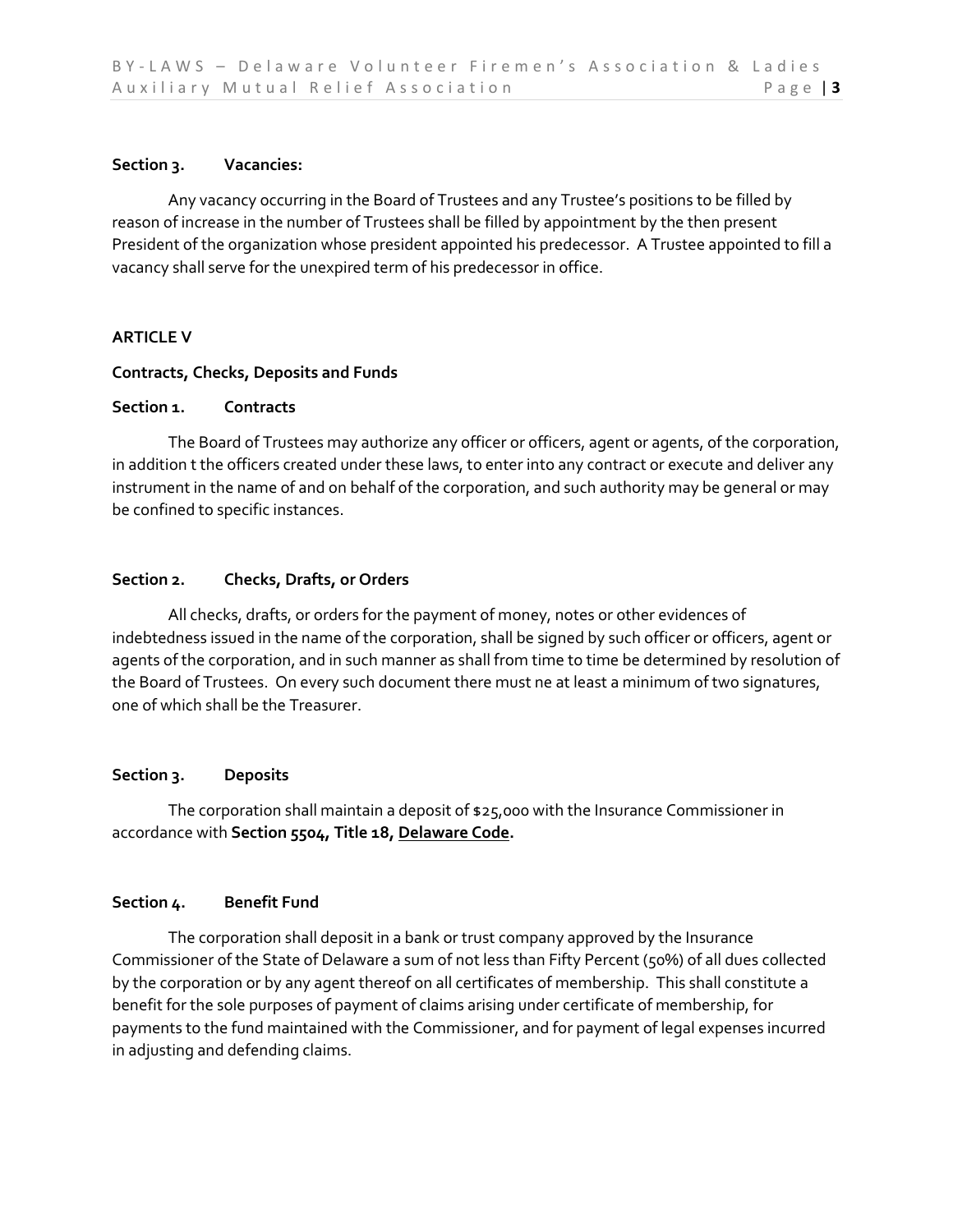#### **Section 5. Deposits**

All other funds not allocated by Section 3 and Section  $4$  of this Article shall be deposited from time to time to the credit of the Corporation in such banks, trust companies, and other depositories as the Board of Trustees may select.

#### **Section 6. Gifts**

The Board of Trustees may accept on behalf of the Corporation any contribution, gift, bequest, or devise for any purpose of the Corporation.

## **ARTICLE VI - Certificates of Membership**

## **Section 1. Certificates of Membership**

The Board of Trustees shall provide for the issuance of certificates evidencing membership in the corporation, which certificates shall be in such form as may be determined by the Board. All certificates evidencing membership of any class shall be consecutively numbered. The name and address of each member and date of issuance of the certificate shall be entered on the records of the corporation. If any certificate is lost, mutilated, or destroyed, a new certificate may be issued therefore on such terms and conditions as the Board of Trustees may determine.

## **Section 2. Issuance of Certificates**

When a member fire company or member ladies auxiliary has been approved for membership and has paid any initiation fees and dues that may then be required, a certificate of membership shall be issued in its name and delivered to its President by the Board of Trustees.

#### **ARTICLE VII – Books, Records, and Audits**

#### **Section 1.**

The corporation shall keep correct and complete books and records of account. They shall also keep minutes of the proceedings of its Annual Meeting and of its Board of Trustees Meetings. In addition, a record showing the names and addresses of member organizations shall be maintained.

All books and records of the corporation may be inspected by any member organization, or their attorney for any proper purpose at any reasonable time.

#### **Section 2.**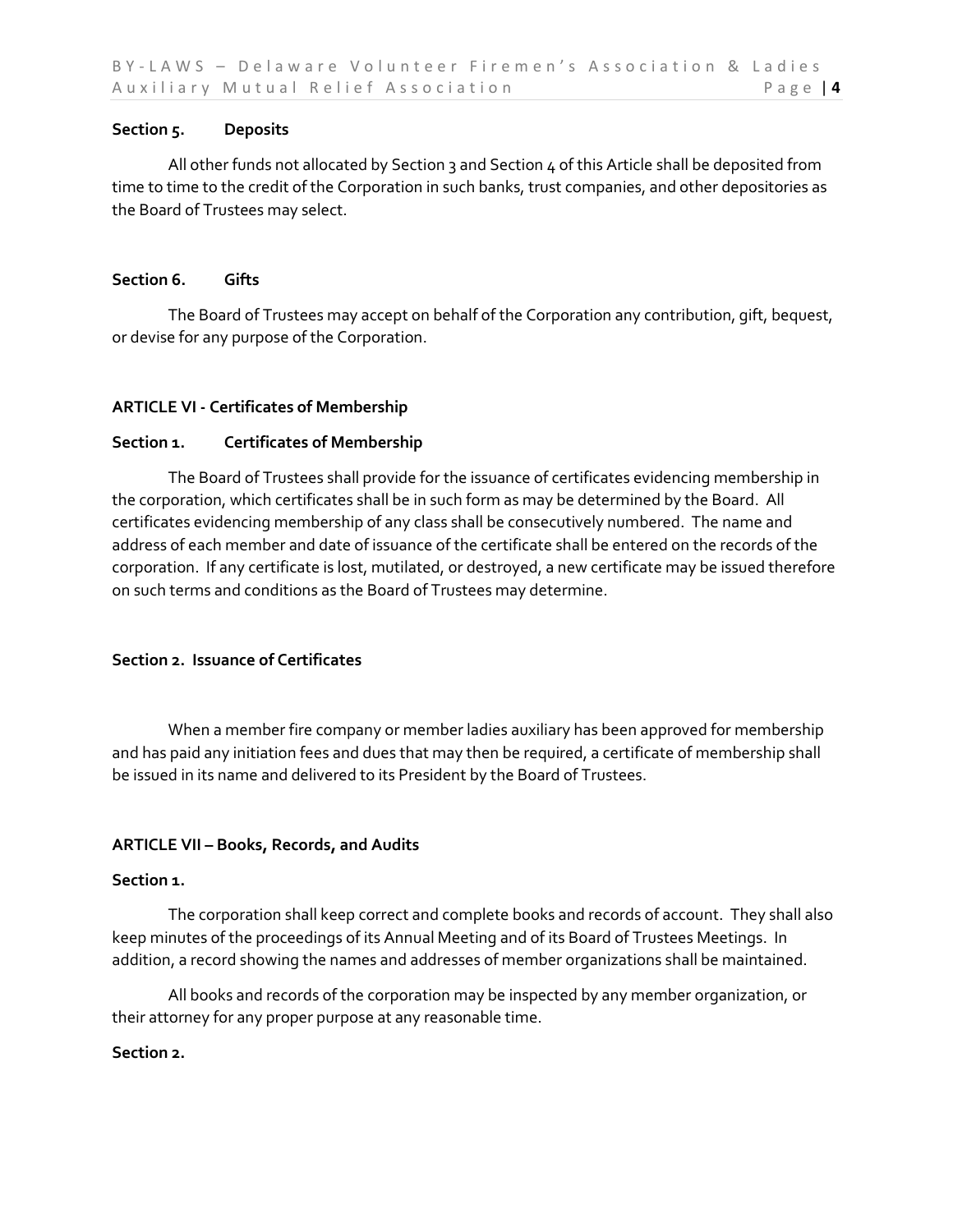Trustees will at the time of installation of their successor present them with all records, books, forms, etc. of their office.

#### **ARTICLE VIII – Fiscal Year**

#### **Section 1.**

The fiscal year of the corporation shall be the calendar year.

#### **ARTICLE IX – Dues**

#### **Section 1. Annual Dues**

The Board of Trustees shall determine from time to time the amount of initiation fee, if any, and annual dues payable to the corporation by member of each class, and shall give appropriate notice to members.

#### **Section 2. Payment of Dues**

Dues shall be payable in advance on the first day of January of each year. Dues of a new member shall be prorated from the first day of the month in which such new member is elected to membership.

#### **Section 3. Default and Termination of Membership**

When a member of any class is in default in the payment of dues for a period of thirty (30) days from the beginning of the period for which such dues are payable, his membership may thereupon be terminated by the Board of Trustees as provided herein.

#### **ARTICLE X – Corporation**

#### **Section 1.**

Trustees may set such compensation for trustees and any other officers as is reasonable provided that the initial setting thereof and any subsequent changes must be presented to the membership at the annual meeting or quarterly meeting for approval.

#### **ARTICLE XI – Amendment of the BY-LAWS**

#### **Section 1.**

These BY-LAWS may be altered, amended, or repealed, and new BY-LAWS may be adopted by a majority of all the Trustees if at least ten (10) days' notice and no more than sixty (60) days' notice is given to each Trustee, and if at least forty-five (45) days' notice and no more than seventy-five (75) days' notice is given to the President of each County's County Volunteer Firemen's Association and